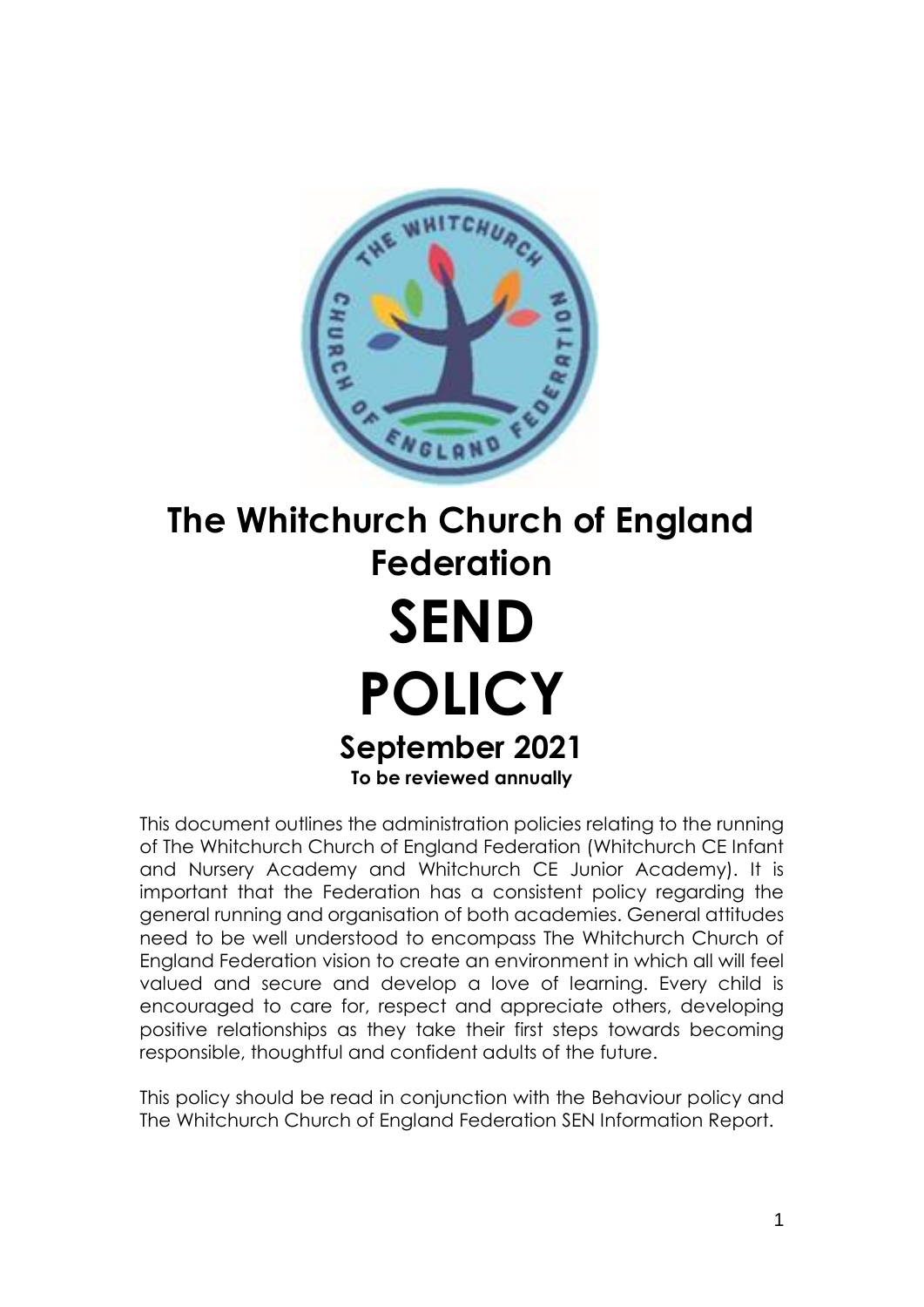# **SEND Policy**

## **Terms**

In this policy SEN stands for 'Special Educational Needs', SEND stands for 'Special Educational Needs and Disabilities' and SENDCO stands for "Special Educational Needs Co-ordinator".

## **Aims & Objectives**

#### **Federation Aims:**

The Whitchurch Church of England Federation enables both the Whitchurch Church of England Infant & Nursery Academy and the Whitchurch Church of England Junior Academy to work in partnership to develop the common goals and reflective approaches to teaching and learning that will ensure that all our children benefit from a quality education across the primary phase. As a partnership we aim to ensure positive outcomes and improved standards for all.

We are committed to an inclusive ethos. Inclusion at 'The Whitchurch Church of England Federation' is about providing equality and excellence for all in order to promote the highest possible standards of achievement, enabling all pupils to take part as fully as possible in every part of Federation life. The Federation creates a welcoming and inclusive environment in which all children will flourish. Every child is encouraged to care for, respect and appreciate the ultimate worth of others, developing positive relationships as they take their first steps towards independence and becoming responsible, thoughtful and confident adults of the future, making successful contributions to their local and the global community.

#### **Objectives**

- To identify and provide for pupils who have special educational needs and additional needs.
- To work within the guidance provided in the SEND Code of Practice, 2014.
- To operate a whole Federation approach to the management and provision of support for special educational needs.
- To provide a 'Special Educational Needs Co-ordinator' (SENDCO).
- To provide support and advice for all staff working with special educational needs pupils.

# **Types of SEN**

SEN is divided into 4 broad areas of need: -

• Communication and Interaction - for example, where children have speech, language and communication difficulties which make it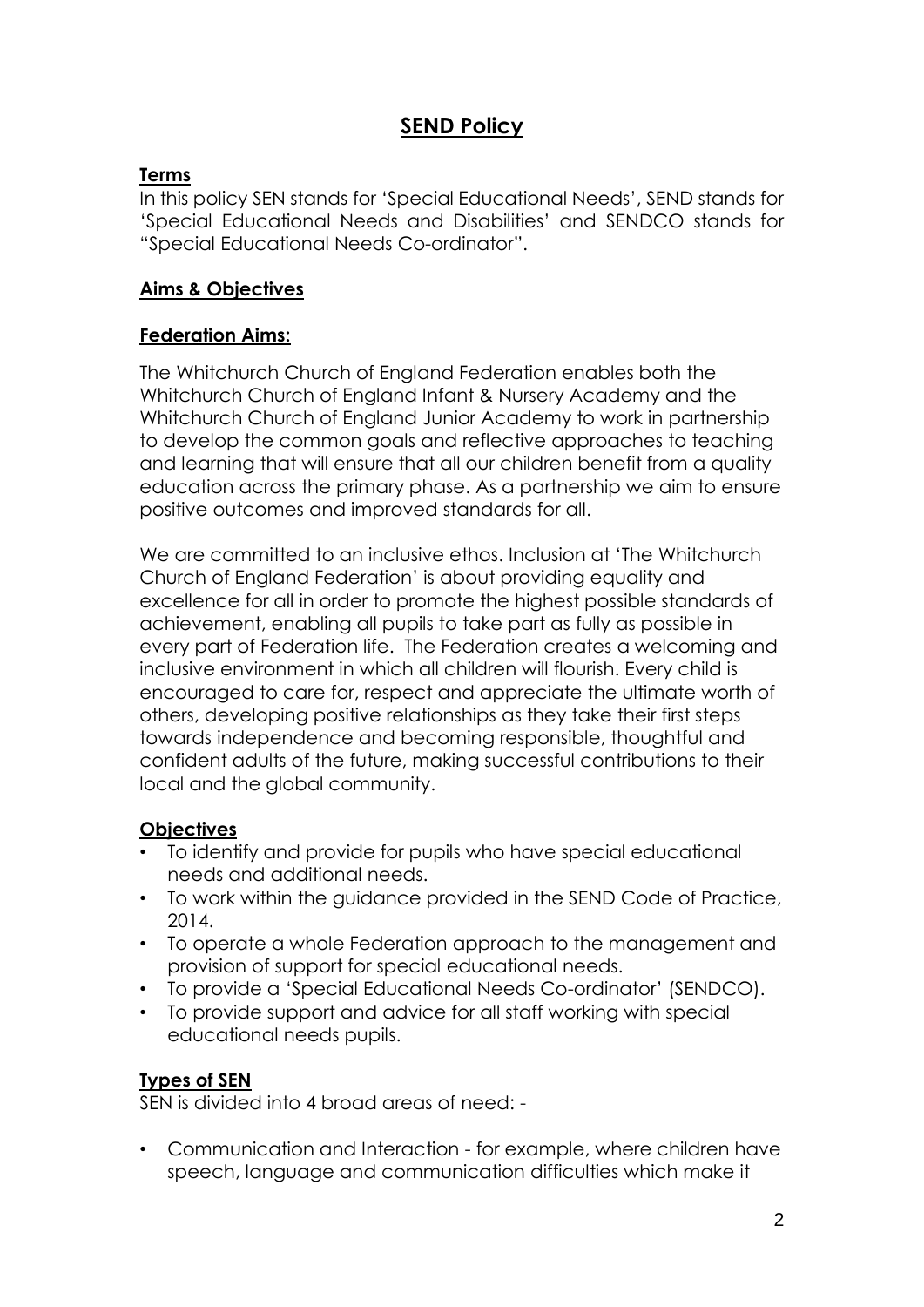difficult for them to make sense of language or to understand how to communicate effectively and appropriately with others.

- Cognition and Learning for example, where children learn at a slower pace than others their age, have difficulty in understanding parts of the curriculum, have difficulties with organisation and memory skills, or have a specific difficulty affecting one particular part of their learning performance such as in English or Mathematics.
- Social, Mental and Emotional Health for example, where children have difficulty in managing their relationships with other people, are withdrawn, or if they behave in ways that may hinder their and other children's learning, or that have an impact on their health and wellbeing.
- Sensory and/or Physical Needs for example, children with visual and/or hearing impairments, or a physical need that means they must have additional ongoing support and equipment. Some children may have SEN that covers more than one of these areas.

Behavioural difficulties do not necessarily mean that a child has a SEN and should not automatically lead to a pupil being recorded as having SEN.

Identifying and assessing SEN for children whose first language is not English requires particular care; difficulties related solely to limitations in English as an additional language are not SEN.

A child in receipt of the Pupil Premium Grant does not necessarily mean that the child has a SEN.

#### **Disability**

Many children and young people who have SEN may have a disability under the Equality Act 2010 – that is '...a physical or mental impairment which has a long-term and substantial adverse effect on their ability to carry out normal day-to-day activities'. This definition provides a relatively low threshold and includes more children than many realise: 'long-term' is defined as 'a year or more' and 'substantial' is defined as 'more than minor or trivial'. This definition includes sensory impairments such as those affecting sight or hearing, and long-term health conditions such as asthma, diabetes, epilepsy, and cancer. Children with such conditions do not necessarily have SEN, but there is a significant overlap between disabled children and young people and those with SEN. Where a disabled child or young person requires special educational provision they will also be covered by the SEN definition.

As a Federation, we observe two key duties: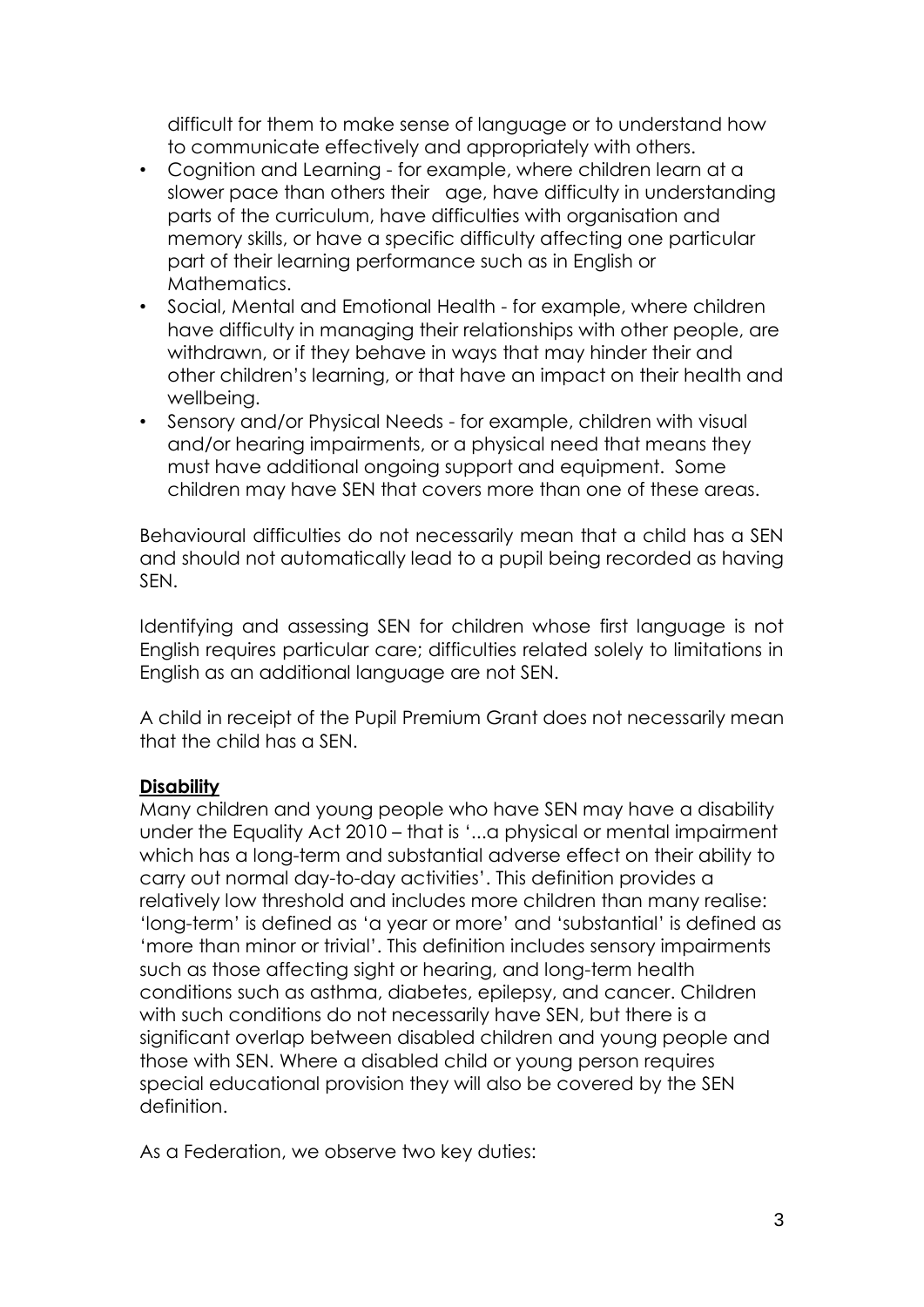- We must not directly or indirectly discriminate against, harass or victimise disabled children.
- We must make reasonable adjustments, including the provision of auxiliary aids and services, to ensure that disabled children are not at a substantial disadvantage compared with their peers. This duty is anticipatory – it requires thought to be given in advance to what disabled children and young people might require and what adjustments might need to be made to prevent that disadvantage. The Federation's Equality Policy and objectives and the Accessibility Plan can be found on the Federation website.

#### **Identification of Pupils Needs - A graduated approach to SEN support:**

#### **Inclusive high-quality teaching**

Teachers are responsible and accountable for the progress and development of the children in their class, including where pupils access support from teaching assistants or specialist staff. High quality teaching, differentiated for individual pupils, is the first step in responding to pupils who have or may have SEND; additional intervention and support cannot compensate for a lack of high quality teaching. We regularly and carefully review the quality of teaching for all pupils, including those at risk of underachievement, through lesson observations, book trawls, moderation and termly pupil progress tracker meetings.

Professional development opportunities are provided for staff to extend their knowledge and understanding of SEND and high quality teaching. We assess each pupil's current skills and levels of attainment on entry, building on information from previous settings where appropriate.

Class teachers make regular assessments of progress for all pupils. These seek to identify pupils making less than expected progress given their age and individual circumstances. This can be characterised by progress which:

- Is significantly slower than that of their peers starting from the same baseline, (more than one year behind).
- Fails to match or better the child's previous rate of progress.
- Fails to close the attainment gap between the child and their peers.
- Widens the attainment gap.

The first response to such progress is high quality teaching targeted at their areas of weakness. Where a pupil is identified as having SEN, the Federation takes action to remove barriers to learning and put effective special educational provision in place. This SEN support takes the form of a four-part cycle through which earlier decisions and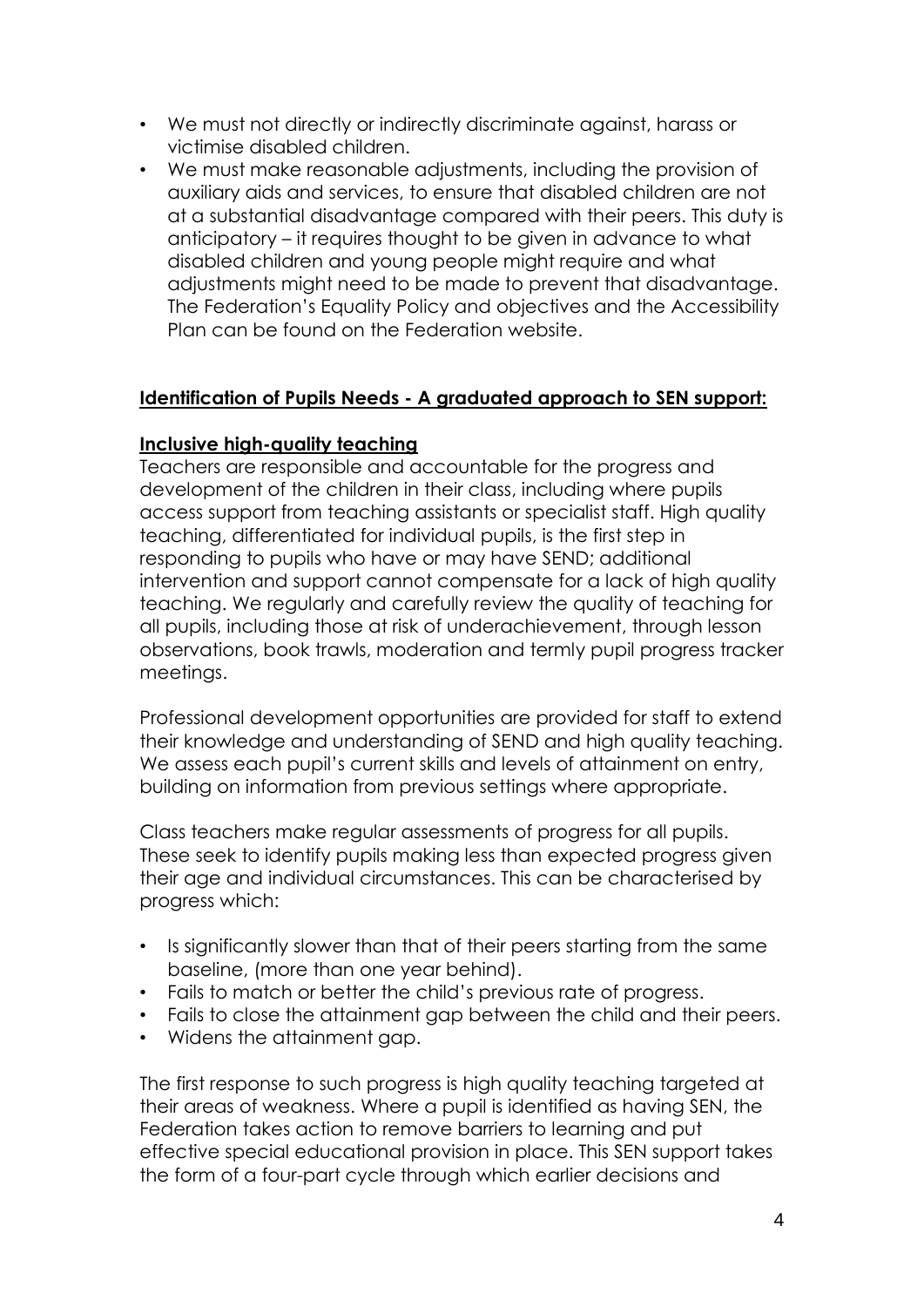actions are revisited, refined and revised with a growing understanding of the pupil's needs and of what supports the pupil in making good progress and securing good outcomes. This is known as the graduated approach. It draws on more detailed approaches, more frequent review and more specialist expertise in successive cycles in order to match interventions to the SEN of children.

Where it is determined that a pupil does have SEND, parents will be formally advised of this and the child will be added to the SEND register. The aim of formally identifying a pupil with SEND is to help the Federation ensure that effective provision is put in place and so remove barriers to learning. The support provided consists of a four – part process:

- Assess
- Plan
- Do
- Review

This is an on-going cycle to enable the provision to be refined and revised as the understanding of the needs of the pupil grows. This cycle enables the identification of those interventions which are the most effective in supporting the pupil to achieve good progress and outcomes.

#### **Assess**

This involves clearly analysing the pupil's needs using the class teacher's assessment and experience of working with the pupil, details of previous progress and attainment, comparisons with peers and national data, as well as the views and experience of parents. The pupil's views and where relevant, advice from external support services will also be considered. Any parental concerns will be noted and compared with the Federation 's information and assessment data on how the pupil is progressing.

This analysis requires regular review to ensure that support and intervention is matched to need, that barriers to learning are clearly identified and being overcome and that the interventions being used are developing and evolving as required. Where external support staff are already involved their work will help inform the assessment of need. Where they are not involved they may be contacted, if this is felt to be appropriate, following discussion and agreement from parents.

#### **Plan**

Planning involves consultation between the teacher, SENDCO and parents to agree the adjustments, interventions and support that are required; the impact on progress, development and/or behaviour that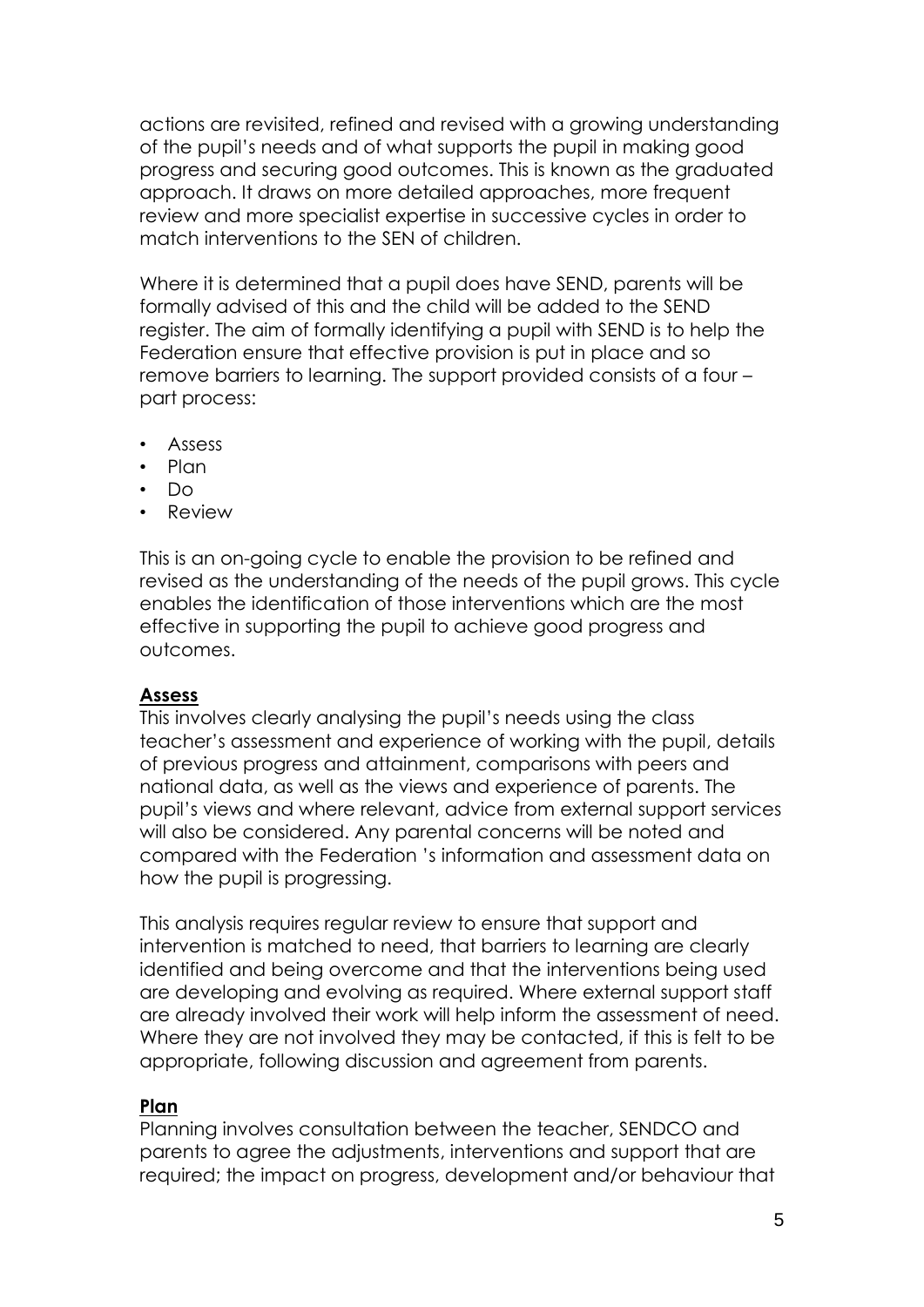is expected and a clear date for review. Parental involvement may be sought, where appropriate, to reinforce or contribute to progress at home. All those working with the pupil, including support staff are informed of their individual needs, the support that is being provided, any particular teaching strategies/approaches that are being employed and the outcomes that are being sought. Planned outcomes are always SMART- specific, measurable, agreed upon, realistic and time-based.

# **Do**

The class teacher remains responsible for working with the child on a day-to-day basis. They retain responsibility even where the interventions may involve group or one-to-one teaching away from the main class teacher. They work closely with teaching assistants and to plan and assess the impact of support and interventions and links with classroom teaching.

Support with further assessment of the pupil's strengths and weaknesses, problem solving and advising of the implementation of effective support is provided by the SENDCO.

#### **Review**

Reviews of a child's progress are made regularly. The review process evaluates the impact and quality of the support and interventions. It also takes account of the views of the pupil and where necessary their parents. The class teacher, in conjunction with the SENDCO revises the support and outcomes based on the pupil's progress and development making any necessary amendments going forward, in consultation with parents and the pupil. Where a pupil has an Education and Health Care plan, Shropshire Council, in co-operation with the Federation, review that plan as a minimum every twelve months.

# **Managing pupils needs on the SEN register**

All children on the SEN register have a Plan, Do, Review document known as a Personalised Learning Plan. (PLP) This details the short-term targets set for the pupil, teaching strategies employed and provisions made. Class teachers, parents, pupils and other professionals will all contribute to the pupils Personalised Learning Plan. The Personalised Learning Plan is designed to be a working document, which is updated to reflect the current needs of the child. Planning meetings will take place three times a year, where parents and pupils will be involved in the reviewing process and setting new targets.

Class teachers are responsible for evidencing progress according to the outcomes described in the plan. Class teachers are responsible for maintaining and updating Personalised Learning Plans. These are then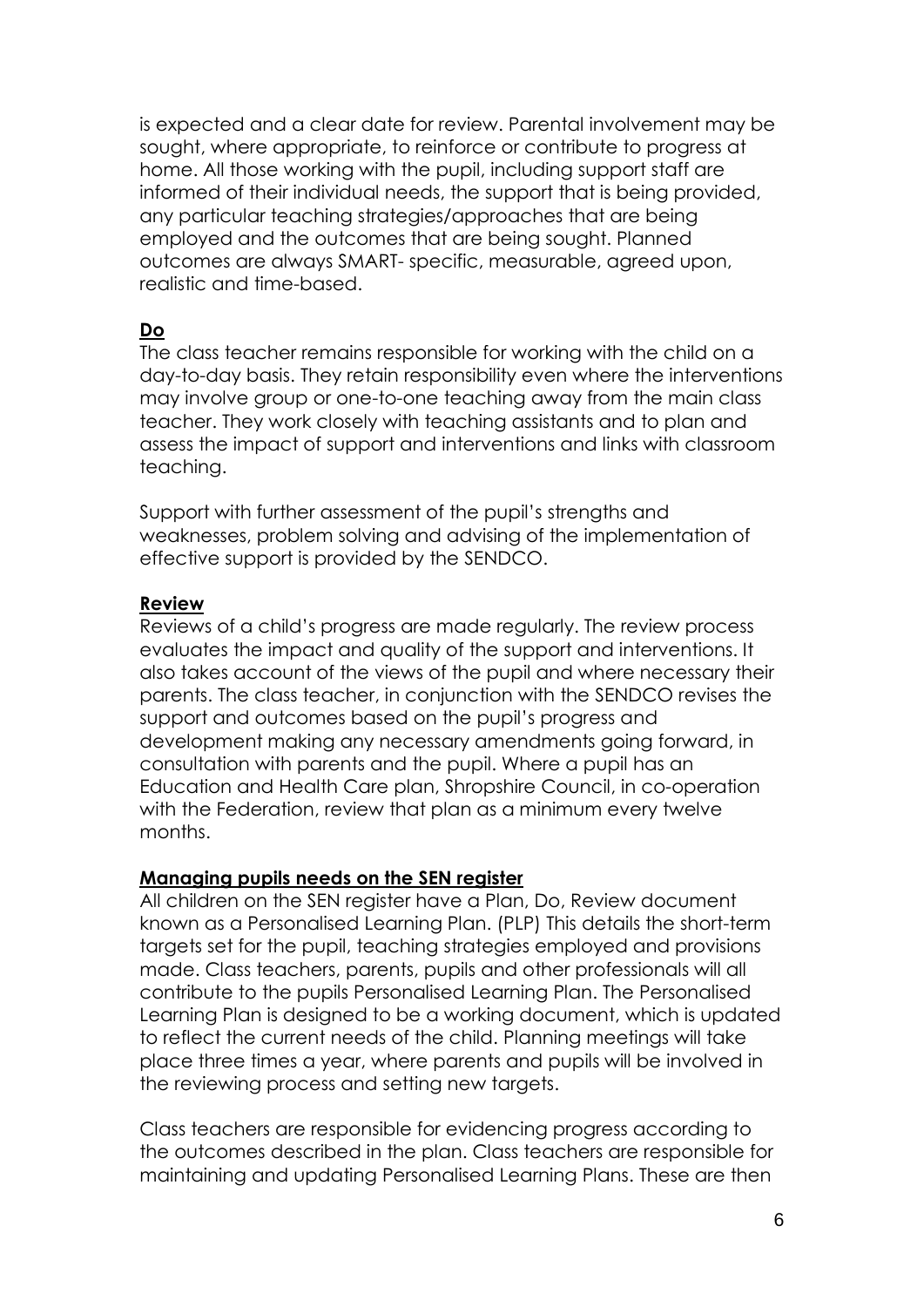shared with everyone involved with the child. The SENDCO reviews all records provided by class teachers to ensure consistency across the Federation and appropriateness and quality of outcomes.

## **There are three levels of support for pupils with SEND:**

- Universal level funding is provided on a per-learner basis for all those attending the educating institution. This is also known as element 1 funding. Good quality universal provision will reduce the need for deployment of more expensive resources.
- Targeted level mainstream providers (schools and academies) are expected to contribute the first £6,000 of the additional educational support provision for learners with SEN from their notional SEN budget. This is also known as element 2 funding.
- Specialist or personalised level top-up funding above £6,000 (elements 1 and 2) is provided on a per-learner basis. If this level of funding is needed an Education Health and Care Plan (EHCP) must be applied for. An Educational Psychologist needs to assess the pupil and provide a report to support high needs funding and a costed provision map must be provided by the Federation to show that the child has funding above and beyond £6,000 a year.

Shropshire Schools may also request top-up funding from the high needs block (Element 3) through the Graduated Support Pathway. The Graduated Support Pathway (GSP) is not a separate category but is a funding mechanism which enables schools to request additional funding from the High Needs Block to support those children at SEN Support.

Where, despite the Federation having taken relevant and purposeful action to identify, assess and meet the SEN of the child, the child has not made expected progress, (as evidenced by at least 2 Plan, do, review cycles) the Federation or parents should consider requesting either a Graduated Support Plan or an Education, Health and Care needs assessment.

To request additional funding schools are required to complete the **Graduated Support Request Form** and **a Graduated Support Plan (GSP)** for the child or young person.

# **Education, Health and Care Needs Assessments**

#### **Referral for an Education, Health and Care Plan**

If a child has lifelong or significant difficulties, they may undergo a Statutory Assessment Process. This will occur where the complexity of need or a lack of clarity around the needs of the child are such that a multiagency approach to assessing that need, to planning provision and identifying resources, is required. The decision to make a referral for an Education, Health and Care Plan will be taken at a progress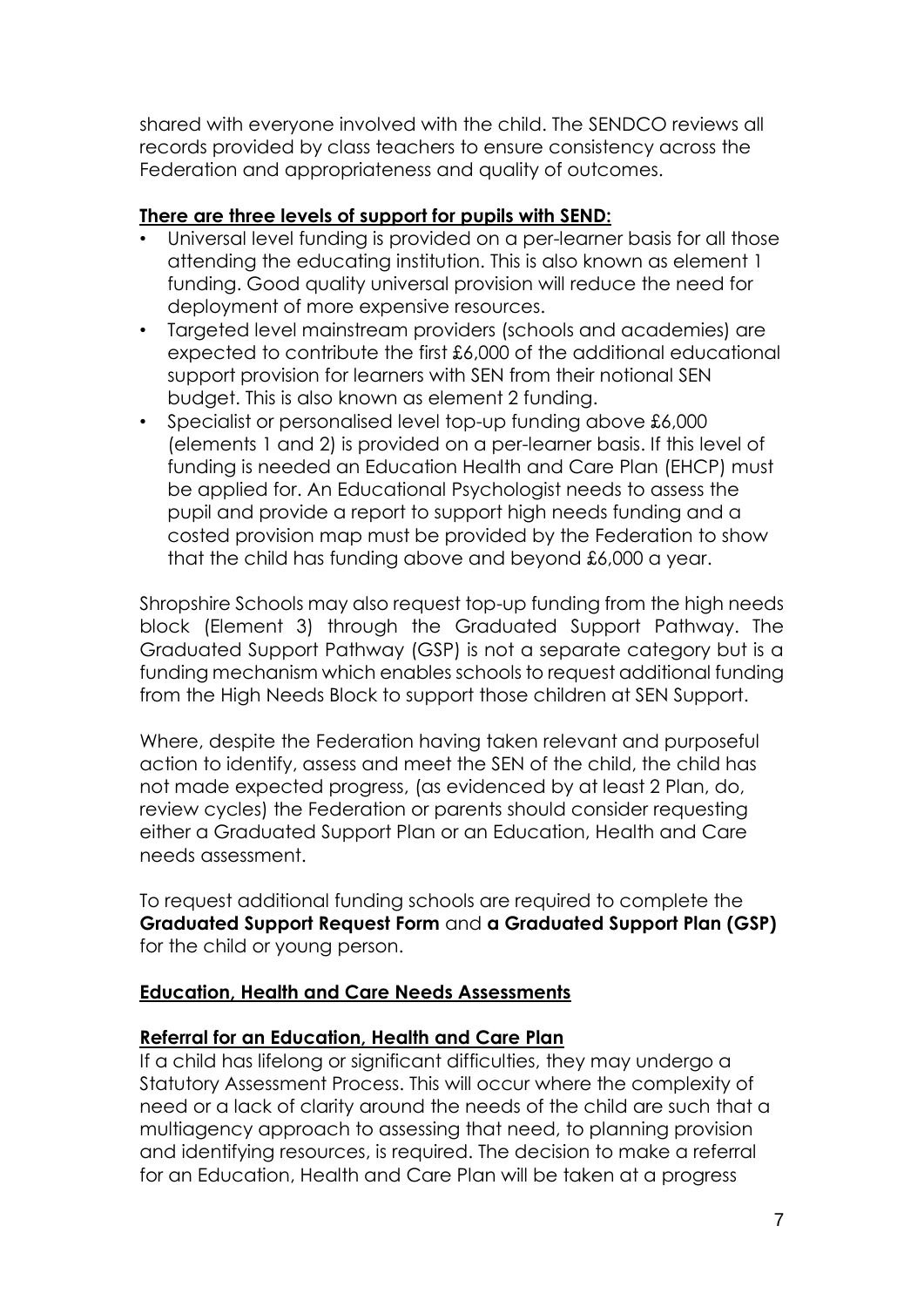review. The application for an Education, Health and Care Plans will combine information from a variety of sources including:

- Parents
- Teachers
- SENDCO
- Social Care
- Health professionals

Information will be gathered relating to the current provision provided, action points that have been taken, and the preliminary outcomes of targets set. A decision will be made by a group of people from education and health and social care about whether or not the child is eligible for an EHC Plan. Parents have the right to appeal against a decision not to initiate a statutory assessment leading to an EHC Plan. Further information about EHC Plans can found via the SEN Report or a member of the SEN Assessment team responsible for EHC Plan can be contacted on 01743 254366.

#### **Education, Health and Care Plans [EHC Plan]**

Following Statutory Assessment, an EHC Plan will be provided by Shropshire Council, if it is decided that the child's needs are not being met by the support that is ordinarily available. The Federation and the child's parents will be involved in developing and producing the plan. Parents have the right to appeal against the content of the EHC Plan. They may also appeal against the Federation named in the Plan if it differs from their preferred choice. Once the EHC Plan has been completed and agreed, it will be kept as part of the pupil's formal record and reviewed at least annually by staff, parents and the pupil. The annual review enables provision for the pupil to be evaluated and, where appropriate, for changes to be put in place, for example, reducing or increasing levels of support.

#### **Criteria for exiting the SEN register**

If it is felt that children are making progress which is sustainable then they may be taken off the SEN register. If this is the case then the views of the teacher, SENDCO, pupil and parents need to be taken into account, as well as that of any other professionals involved with the child. If it is agreed by all to take the pupil off the SEN register, then all records will be kept until the pupil leaves the Federation (and passed on to the next setting). The pupil will continue to be monitored through the Federation's monitoring procedures, such as pupil progress meetings. If it is felt that the pupil requires additional assistance, then the procedures set out in this policy will be followed.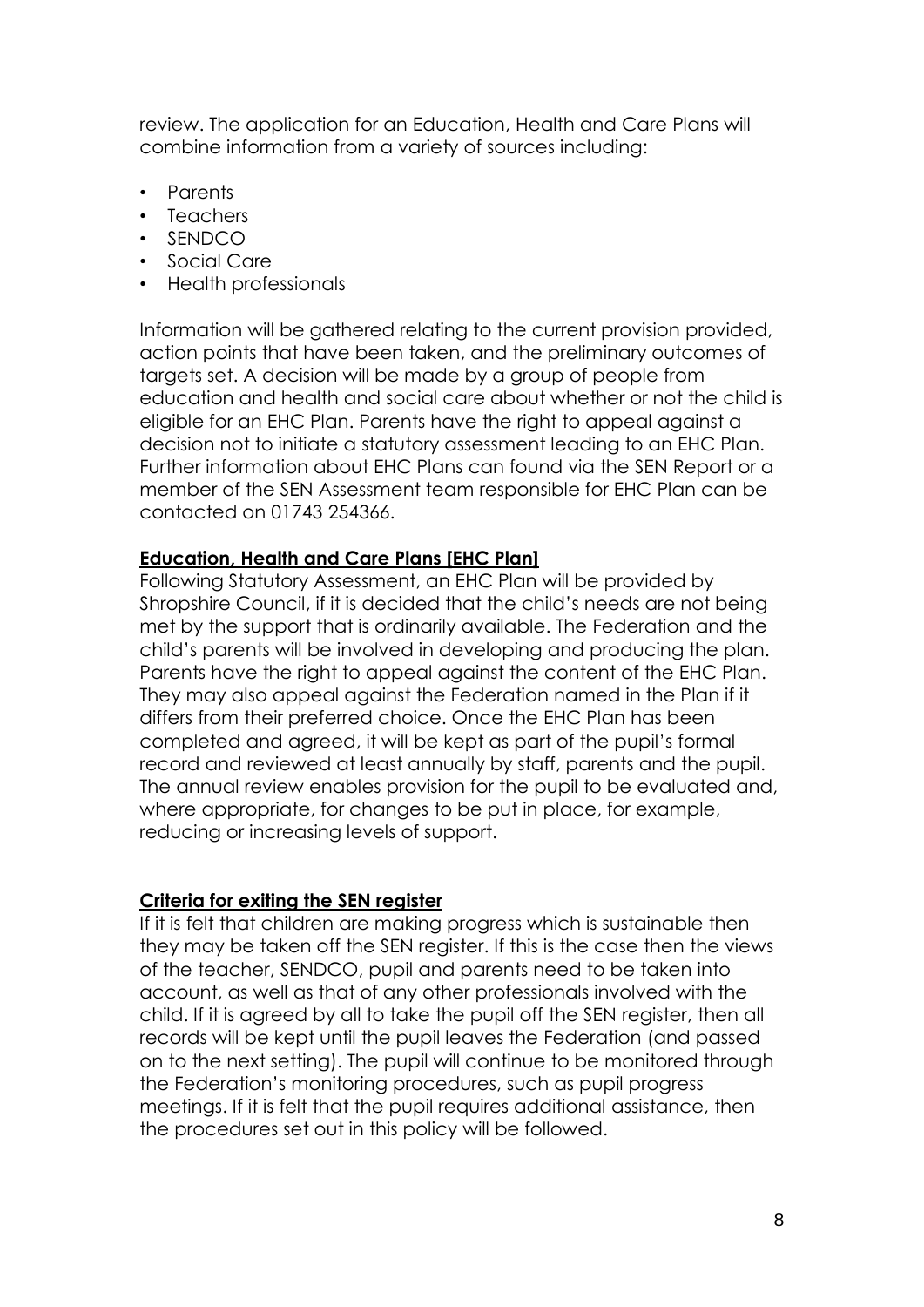#### **Supporting children and families**

The Federation has a statutory requirement to provide an **SEN Information Report. This can be found on our website.** The Local Authority SEN Local Offer offers advice and support to pupils and families. This can be found via [local.offer@shropshire.gov.uk](mailto:local.offer@shropshire.gov.uk) (there is also a direct link to the local offer in our **SEN Information Report** on The Whitchurch Church of England Federation Website) and by telephoning- 0345-678-9063.

Class teachers, in partnership with the SENDCO, are responsible for ensuring that pupils are able to access assessments carried out within their class. If a child's needs mean that they are unable to access standardised tests, then the SENDCO will liaise with the class teacher to assess pupils' eligibility for access arrangements.

#### **Supporting pupils at our Federation with Medical Conditions**

Please refer to the St Bart's Multi-Academy Trust Supporting Children with Medical Needs policy.

# **Training and resources**

All teachers and support staff undertake induction on taking up a post and this includes a meeting with the SENDCO to explain the systems and structures in place around the Federation's SEND provision and practice, and to discuss the needs of individual pupils. Staff training needs will be discussed at this stage, and both teaching and support staff will be made aware of training opportunities that relate to working with children with SEND. In order to maintain and develop the quality of teaching and provision to respond to the strengths and needs of all pupils, all staff will undertake appropriate training and development as required. The Federation's SENDCO regularly attends SBMAT SENDCO meetings, SEND courses in order to keep up to date with local and national updates in SEND.

# **Roles and Responsibilities**

Provision for pupils with SEND is a matter for the Federation as a whole. The local governing committee (LGC), in consultation with the Principals of each Academy have a legal responsibility for determining the policy and provision for pupils with special educational needs. The LGC maintains a general overview and has an appointed representative who takes particular interest in this aspect of the Federation.

# **The role of the Local Governing Committee**

The SEN governor is Mr Rob Knight

The LGC has an important responsibility with regards to pupils with SEND, these include: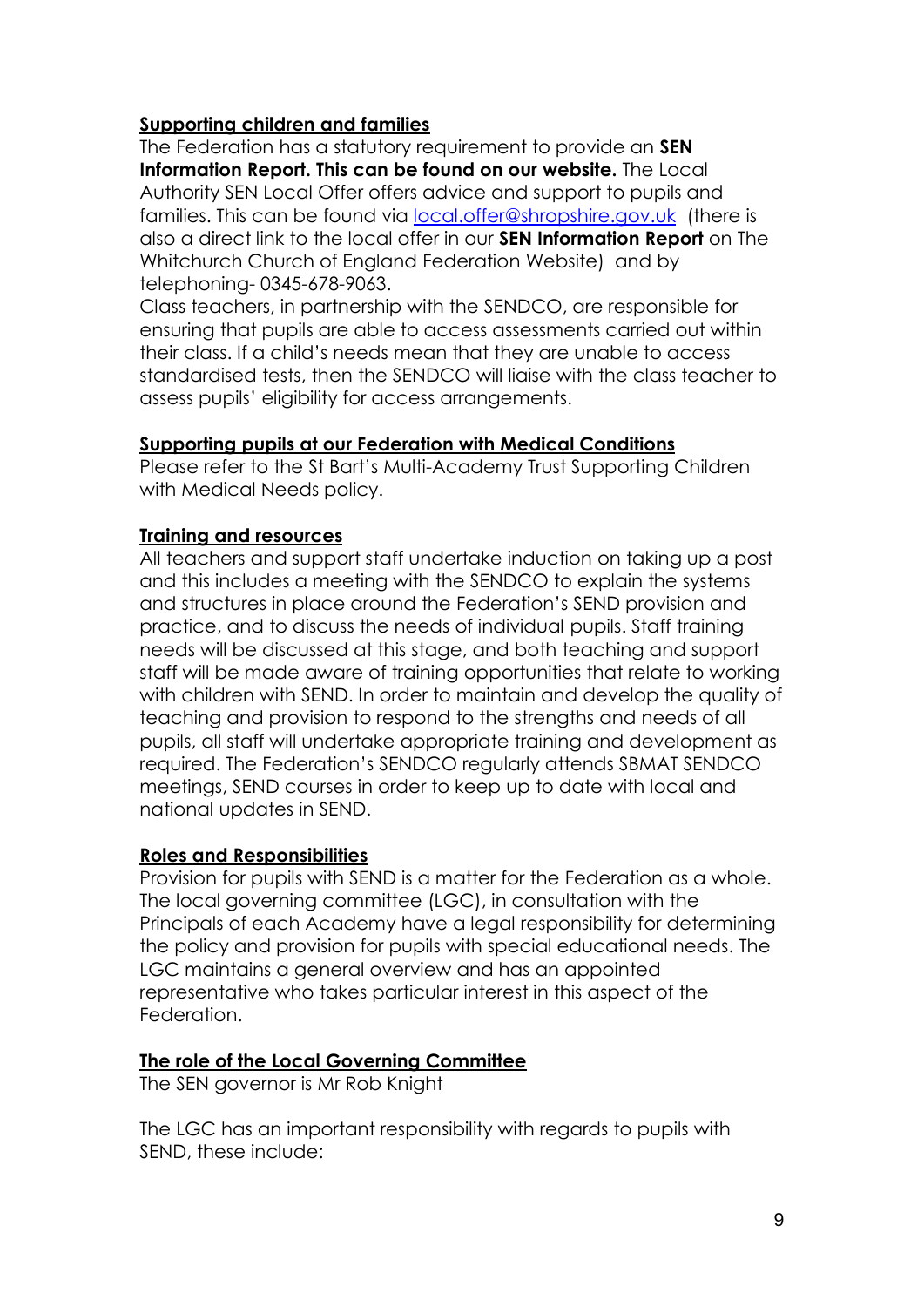- ensuring that the provision for SEND pupils is made and this is of a high standard.
- ensuring that there is a qualified teacher designated as SENDCO for the Federation.
- ensuring that SEND pupils are fully involved in Federation activities.
- having regard to the Code of Practice when carrying out responsibilities regarding SEND pupils.
- being fully involved in developing and the subsequent review of the SEND policy.
- reporting to parents on the Federation's SEND Policy.

#### **The role of the Principal**

Mrs. S. Cope - Principal of Whitchurch CE Infant & Nursery Academy. Mrs J Rowlandson - Principal of Whitchurch CE Junior Academy.

# **Responsibilities include:**

- the day-to-day management of all aspects of the work of the Academies, the SEND provision included.
- keeping the LGC well informed of SEND within each of the Academies.
- working closely with the SENDCO.
- informing parents of the fact that SEN provision has been made for their child.
- ensuring that each Academy has clear and flexible strategies for working with parents, and that these strategies encourage involvement in their child's education.

# **The role of the SENDCO**

The SENDCO is Mrs Sunita Gilmore.

The SENDCO plays a crucial role in the Federation's SEND provision. This involves working with the Principals and the Local Governing Committee to determine the strategic development of the policy, other responsibilities include:

- overseeing the day-to-day operation of the SEND policy.
- coordinating the provision for pupils with SEND.
- liaising with and giving advice to fellow teachers.
- overseeing and maintaining records of pupils with SEND.
- liaising with parents of pupils with SEND.
- assisting in the monitoring and evaluation of progress of pupils with SEND through the use of existing Federation assessment information, e.g. class-based assessments/records, phonics assessments, end of Key Stage assessments, etc.
- making a contribution to INSET (In Service Training).